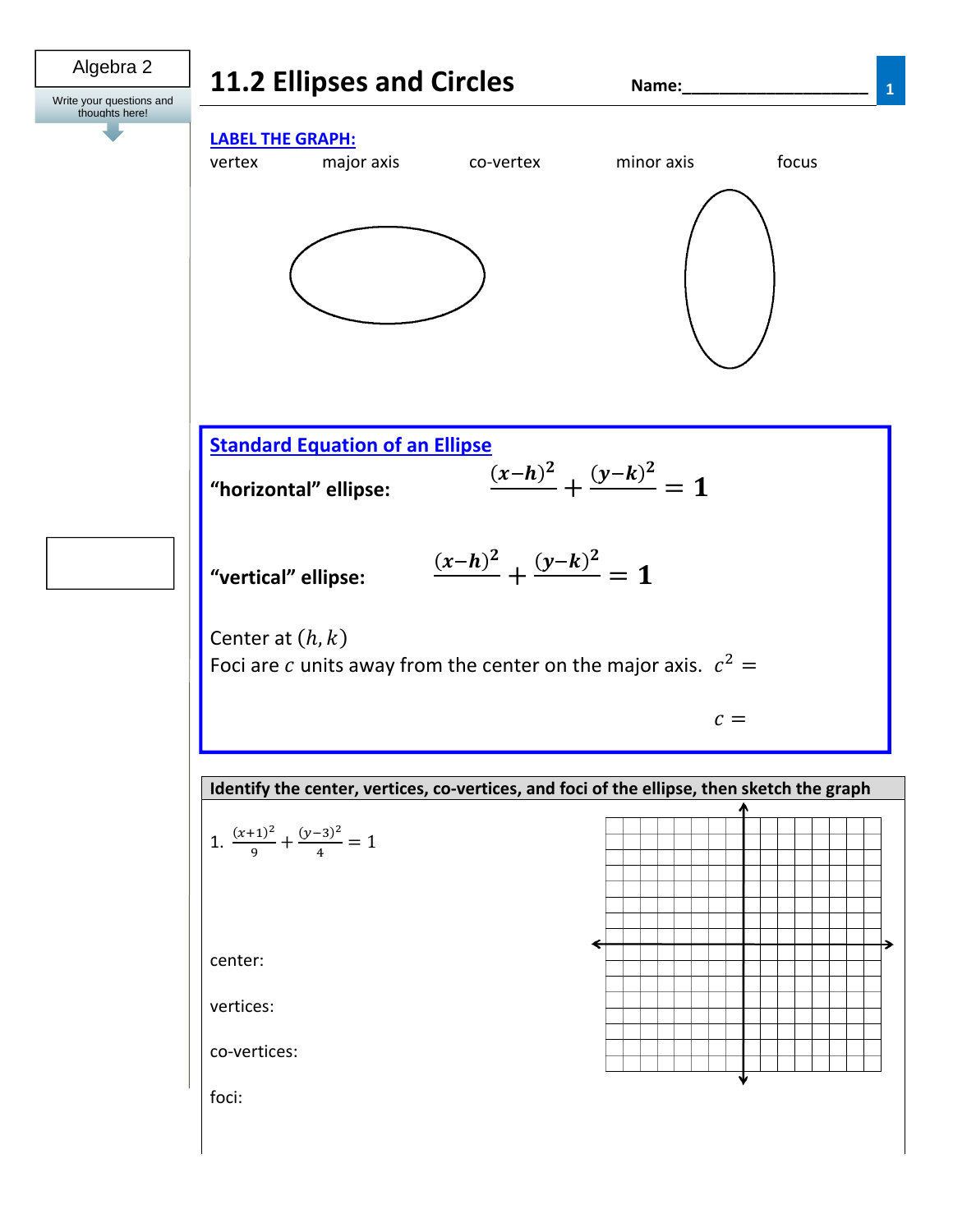# **11.2 Ellipses and Circles <sup>2</sup>**

| Write your questions and | TTIC FIIIDJEJ QIIQ AIILIEJ                                                                 | $\mathbf{Z}$                       |
|--------------------------|--------------------------------------------------------------------------------------------|------------------------------------|
|                          |                                                                                            |                                    |
|                          | Identify the center, vertices, co-vertices, and foci of the ellipse, then sketch the graph |                                    |
|                          | 2. $49(x-2)^2 + 25(y+1)^2 = 1225$                                                          |                                    |
|                          |                                                                                            |                                    |
|                          |                                                                                            |                                    |
|                          |                                                                                            |                                    |
|                          |                                                                                            |                                    |
|                          |                                                                                            |                                    |
|                          |                                                                                            |                                    |
|                          | center:                                                                                    |                                    |
|                          |                                                                                            |                                    |
|                          | vertices:                                                                                  |                                    |
|                          |                                                                                            |                                    |
|                          | co-vertices:                                                                               |                                    |
|                          |                                                                                            |                                    |
|                          | foci:                                                                                      |                                    |
|                          |                                                                                            |                                    |
|                          |                                                                                            |                                    |
|                          | Use the information provided to write the standard form equation of an ellipse.            |                                    |
|                          | 3.                                                                                         | 4.                                 |
|                          | Vertices: $(20, 8)$ and $(0, 8)$                                                           | Vertices: $(-5, 9)$ and $(-5, -1)$ |
|                          | Co-vertices: $(10, 16)$ and $(10, 0)$                                                      | Foci: $(-5, 7)$ and $(-5, 1)$      |
|                          |                                                                                            |                                    |
|                          |                                                                                            |                                    |
|                          |                                                                                            |                                    |
|                          |                                                                                            |                                    |
|                          |                                                                                            |                                    |
|                          |                                                                                            |                                    |
|                          |                                                                                            |                                    |
|                          |                                                                                            |                                    |
|                          |                                                                                            |                                    |
|                          |                                                                                            |                                    |
|                          |                                                                                            |                                    |
|                          |                                                                                            |                                    |
|                          |                                                                                            |                                    |
|                          |                                                                                            |                                    |
|                          |                                                                                            |                                    |
|                          |                                                                                            |                                    |
|                          |                                                                                            |                                    |
|                          | <b>Standard Equation of a Circle</b>                                                       |                                    |
|                          |                                                                                            |                                    |
|                          |                                                                                            |                                    |
|                          |                                                                                            |                                    |
|                          | Center at $(h, k)$ with a radius of r.                                                     |                                    |
|                          |                                                                                            |                                    |
|                          |                                                                                            |                                    |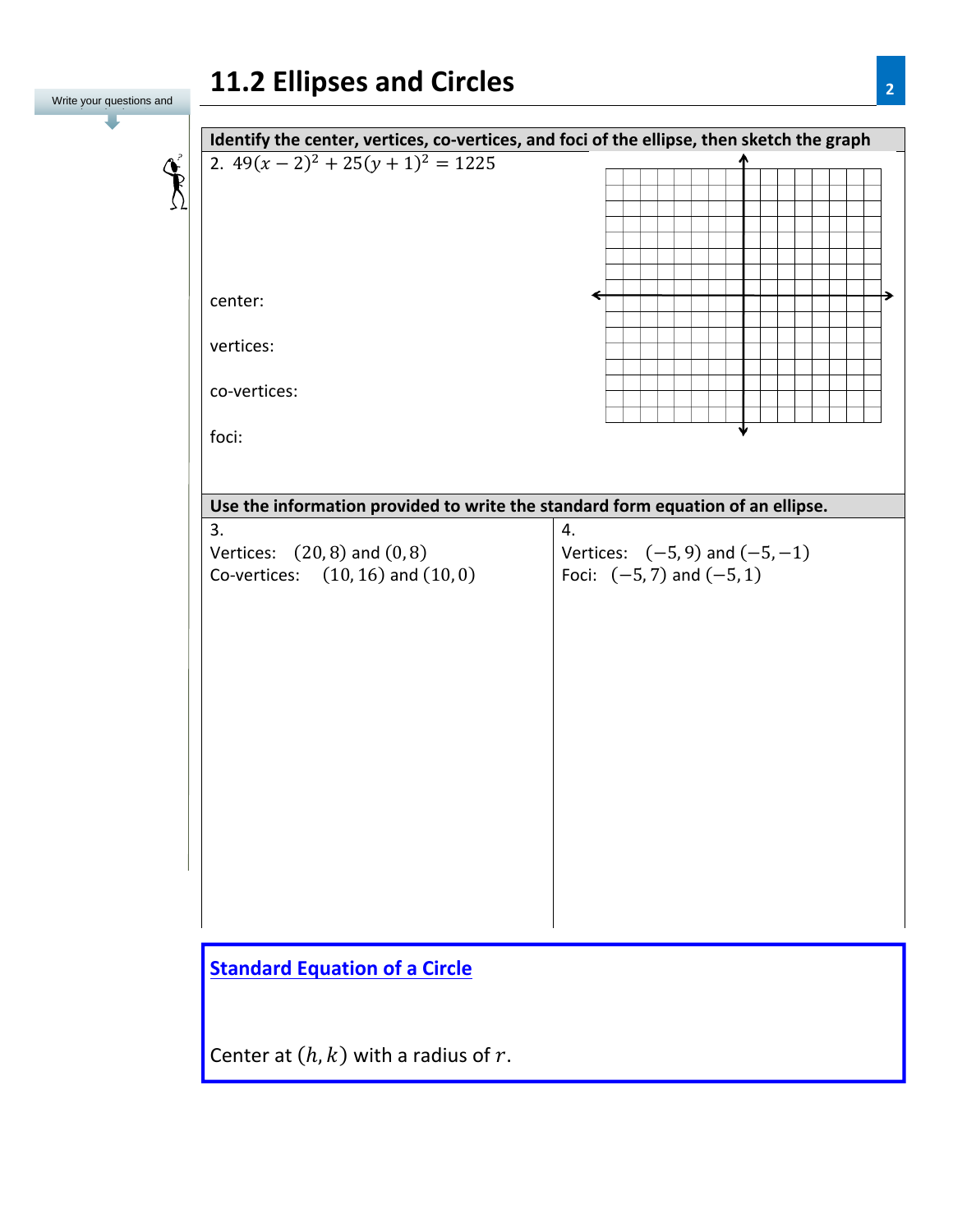

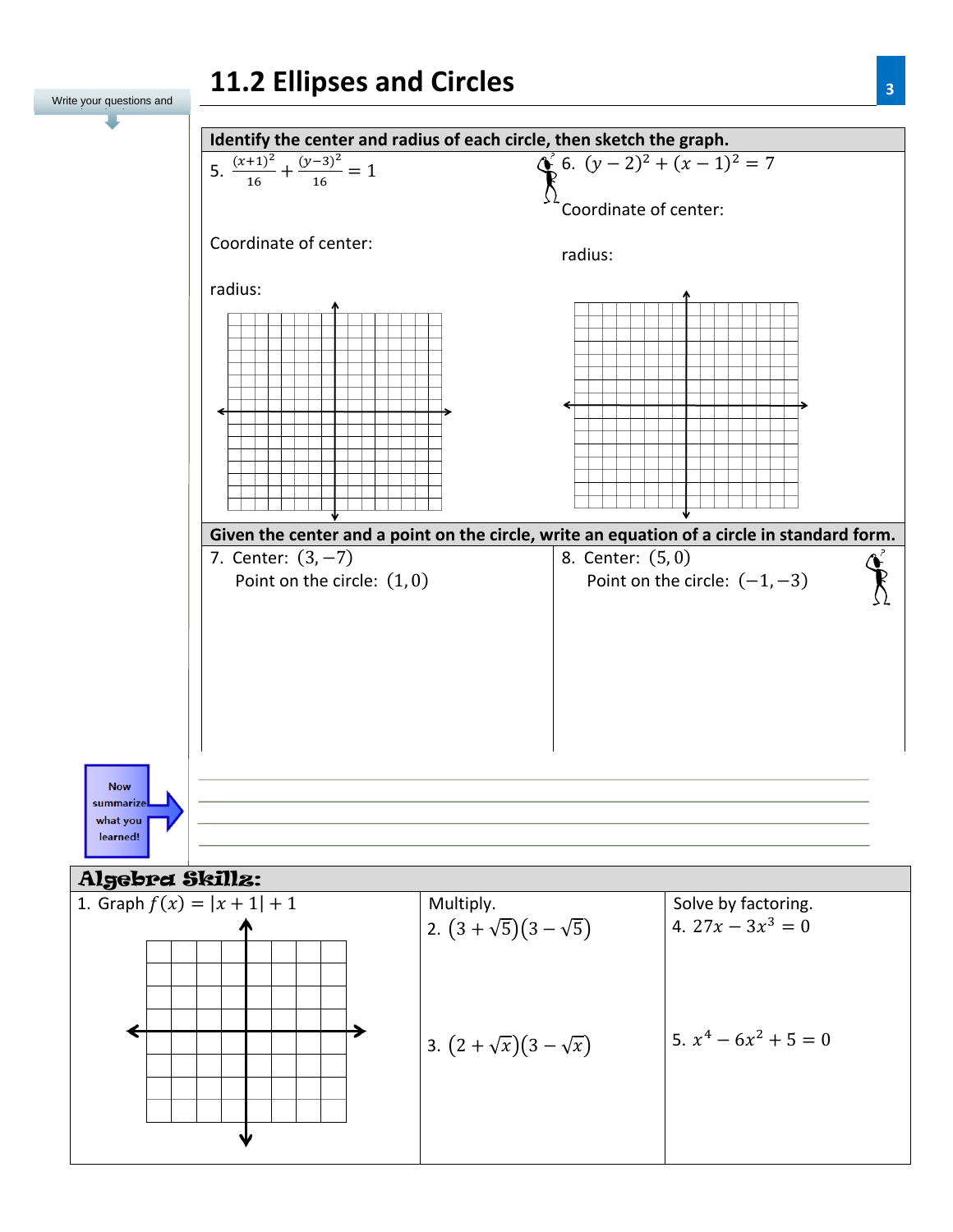#### Algebra 2 and 2 Name and 2 Name and 2 Name and 2 Name and 2 Name and 2 Name and 2 Name and 2 Name and 2 Name and 2 Name and 2 Name and 2 Name and 2 Name and 2 Name and 2 Name and 2 Name and 2 Name and 2 Name and 2 Name and

### 11.2 Practice - Ellipses and Circles

Period\_\_\_\_

#### **Use the information provided to write the standard form equation of each ellipse.**

1) Vertices:  $(3, 19)$ ,  $(3, -3)$ Co-vertices:  $(11, 8), (-5, 8)$ 2) Vertices:  $(6, 8)$ ,  $(-20, 8)$ Co-vertices:  $(-7, 18), (-7, -2)$ 

3) Vertices:  $(11, -4)$ ,  $(-9, -4)$ Co-vertices:  $(1, -1)$ ,  $(1, -7)$ 4) Vertices:  $(4, 8)$ ,  $(4, -4)$ Co-vertices:  $(7, 2)$ ,  $(1, 2)$ 

5) Vertices:  $(2, 7), (-8, 7)$ Foci:  $(1, 7), (-7, 7)$ 6) Vertices:  $(-6, 23), (-6, -3)$ Foci:  $(-6, 22), (-6, -2)$ 

#### **Use the information provided to write the standard form equation of each circle.**

7) Center:  $(-14, 15)$ Radius: 3

8) Center:  $(-5, 4)$ Radius: 9



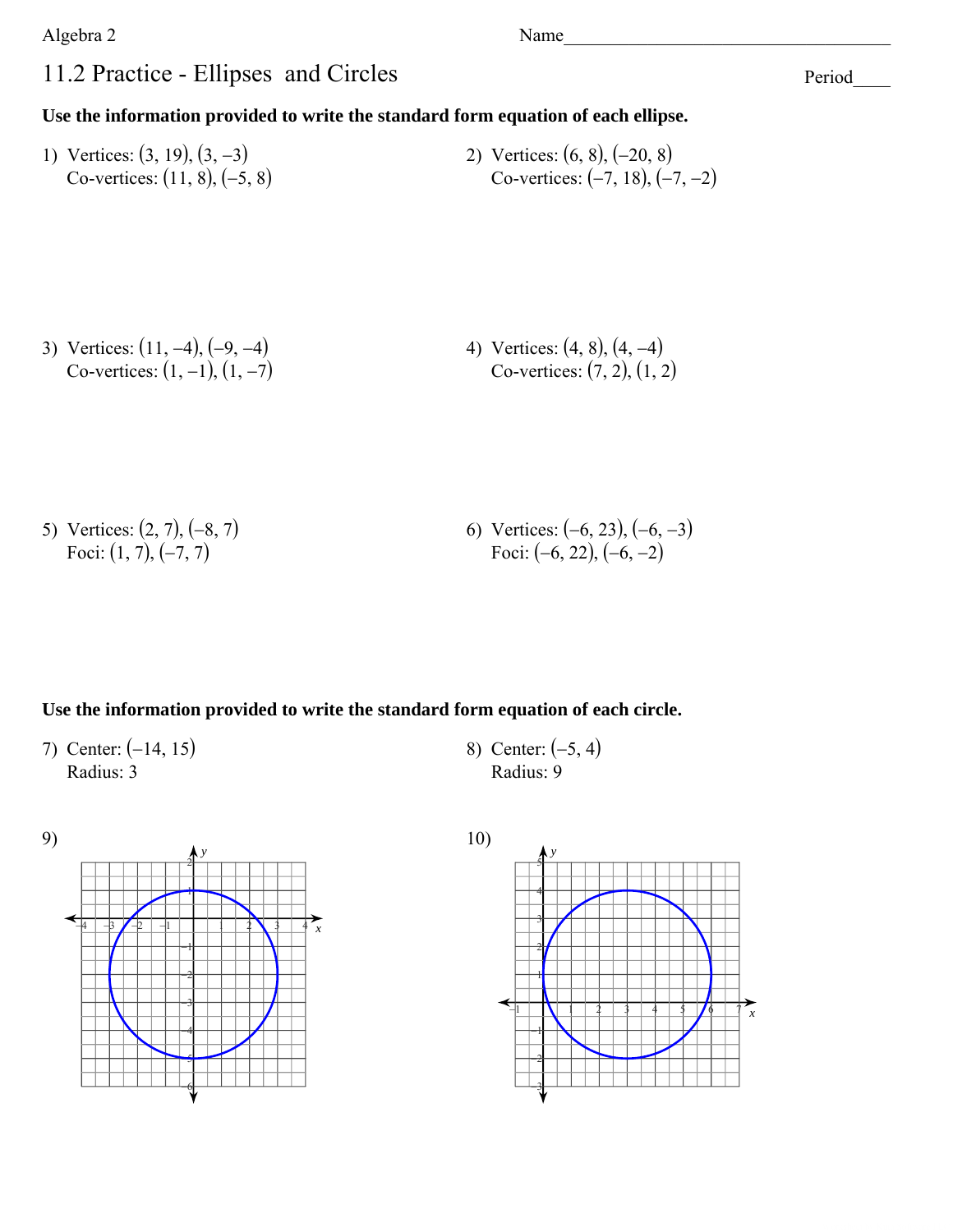11) Center:  $(-5, 13)$ Point on Circle:  $(-11, 13)$  12) Center:  $(12, 1)$ Point on Circle:  $(5, 1)$ 

13) Center: 
$$
(-11, -1)
$$
  
Point on Circle:  $(-13, -6)$   
Point on Circle:  $(-13, -6)$   
Point on Circle:  $(6, -12)$ 

#### **Identify the center and radius of each. Then sketch the graph.**



**Classify the conic section as an ellipse, circle, or parabola.**

17) 
$$
\frac{(x+3)^2}{16} + (y-6)^2 = 1
$$
18) 
$$
(x-1)^2 + (y+1)^2 = 25
$$

19) 
$$
x = (y+2)^2 - 6
$$
  
20)  $x^2 + (y+2)^2 = 11$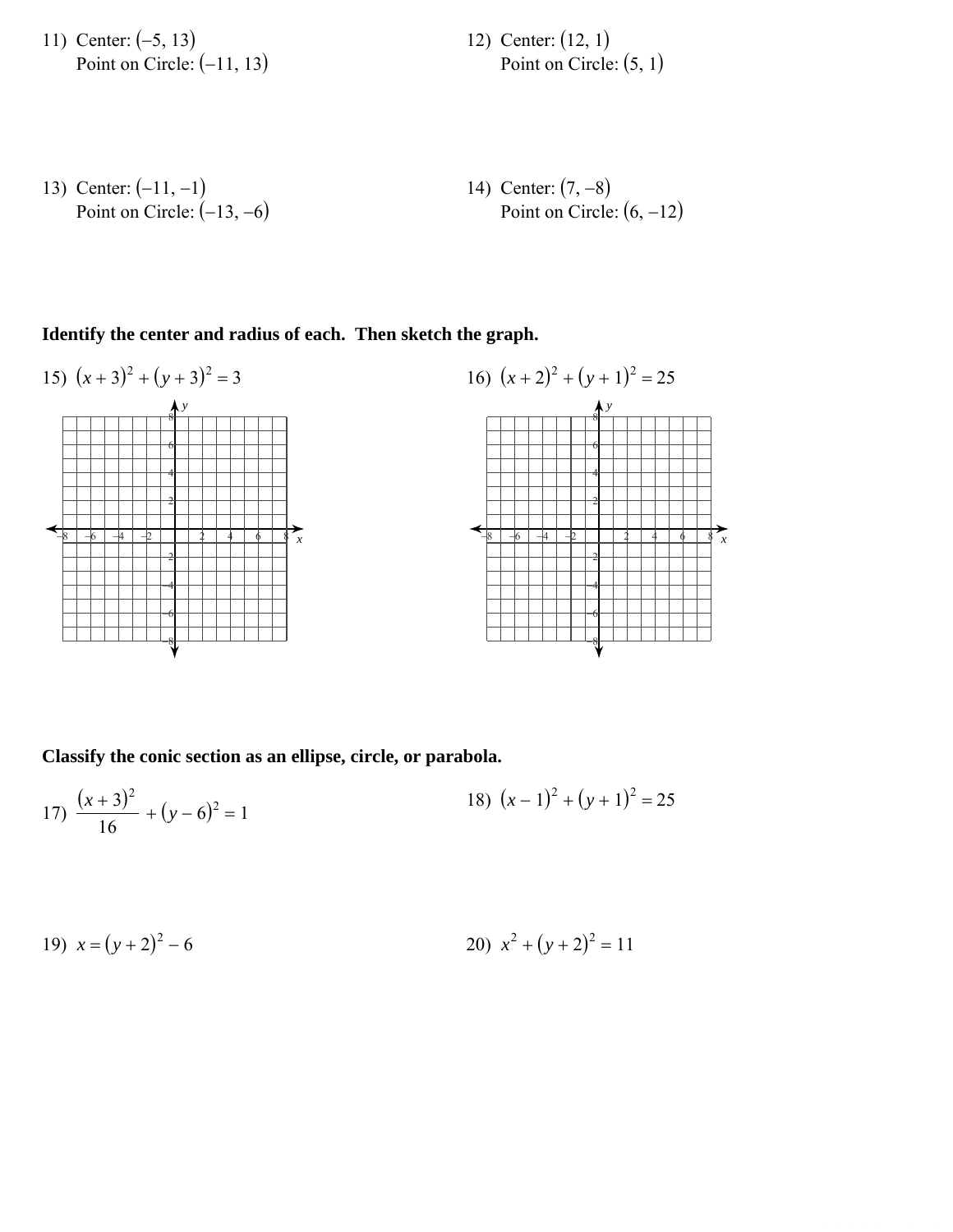In problems 21-24, sketch the graph of the given equation and fill in the blanks for the given information. 21.  $(x-5)^2 + \frac{(y-1)^2}{25} = 1$ 22.  $4(x-3)^2 + 16(y+1)^2 = 64$ 



## 11.2 Application and Extension

1. In 2010, Mr. Kelly visited the White House and met President Obama. While walking along the grounds, he excitedly realized that the walking path formed an ellipse. He paced it off and calculated that it was 1060 feet long and 890 feet wide. Unfortunately, the Secret Service didn't take kindly to someone measuring the grounds so he was tackled and hauled off the premises.



- a. Write an equation of The Ellipse.
- b. The area of an ellipse is  $A = \pi ab$ . What is the area of The Ellipse at the White House?